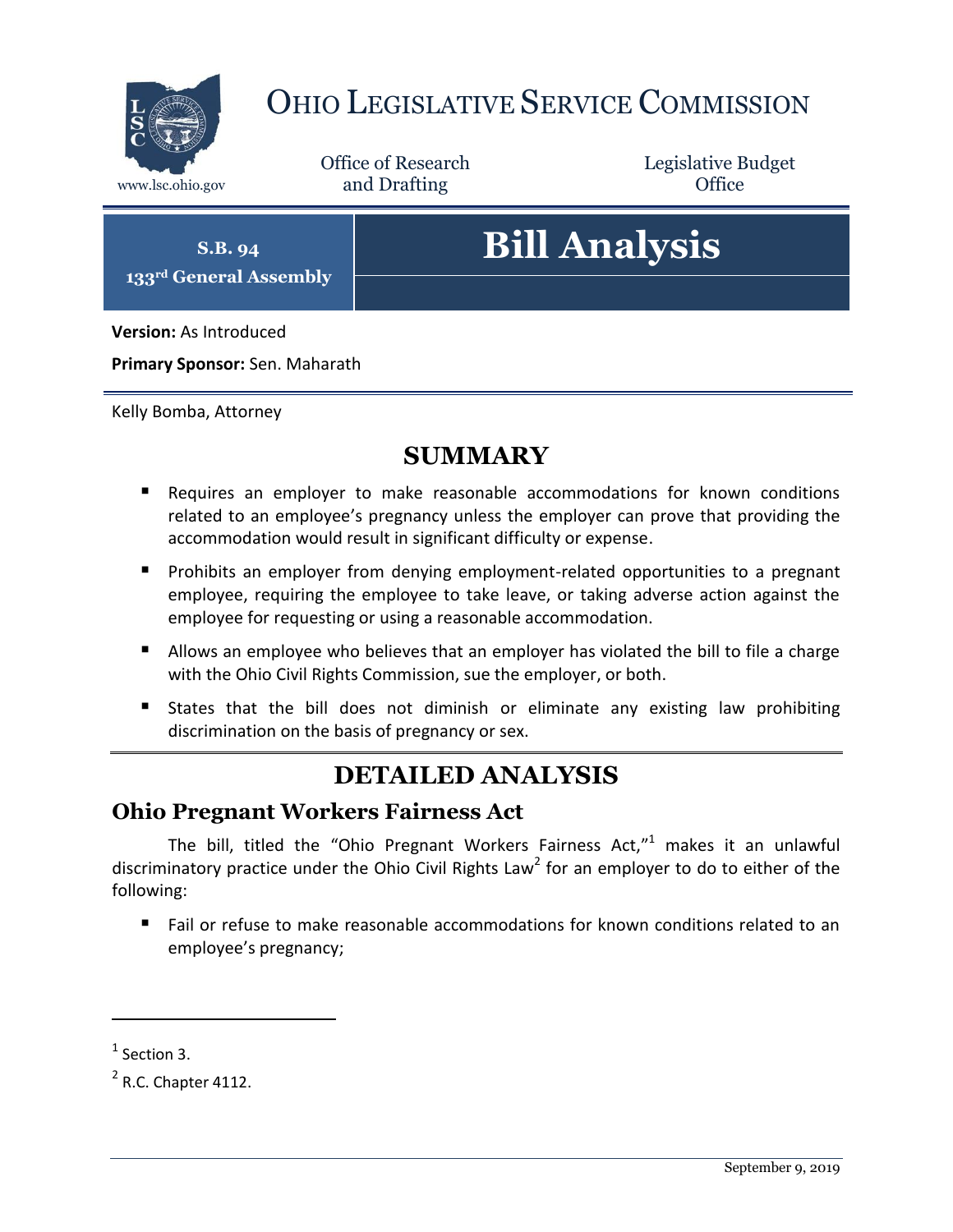Take certain actions against a pregnant employee to avoid providing the employee with a reasonable accommodation. $3$ 

Under the bill, "pregnancy" means pregnancy, illness arising out of or occurring during the course of a pregnancy, childbirth, related medical conditions, and lactation or the need to express breast milk for a nursing infant.<sup>4</sup>

#### **Duty to make reasonable accommodation**

The bill makes it an unlawful discriminatory practice under the Ohio Civil Rights Law for an employer to fail or refuse to make a reasonable accommodation to the known conditions related to an employee's pregnancy, unless the employer can demonstrate that making the accommodation would impose an undue hardship on the employer's business. Under the bill, a "reasonable accommodation" is a request for a change or modification in work duties. $5$ 

The bill requires an employer to engage in a timely, good faith, and interactive process with an employee to determine an effective reasonable accommodation to the known conditions related to the employee's pregnancy. However, the bill does not require an employer to do either of the following as a means of providing a reasonable accommodation, unless the employer does so or would do so to make reasonable accommodations for other employees:

- Create additional employment for a pregnant employee that the employer would not have otherwise created;
- Discharge an employee, transfer an employee with more seniority, or promote another employee who is not qualified.<sup>6</sup>

#### **Exception for undue hardship**

Under the bill, an employer may refuse or fail to make a reasonable accommodation for a pregnant employee if the employer can prove that making the accommodation would result in an undue hardship to the employer's business. The bill defines "undue hardship" as an action that would result in significant difficulty or expense for the employer in light of factors including:

- The nature and cost of the accommodation;
- The overall financial resources of the facility involved in providing the accommodation;
- The number of persons employed at the facility;

 $\overline{a}$ 

 $3$  R.C. 4112.025(B) and 4112.01(A)(8), with conforming changes in R.C. 4112.07 and 4113.71.

 $^4$  R.C. 4112.025(A)(3), by reference to R.C. 4112.01(B).

 $5$  R.C. 4112.025(A)(1) and (B)(1).

 $<sup>6</sup>$  R.C. 4112.025(C) and (D).</sup>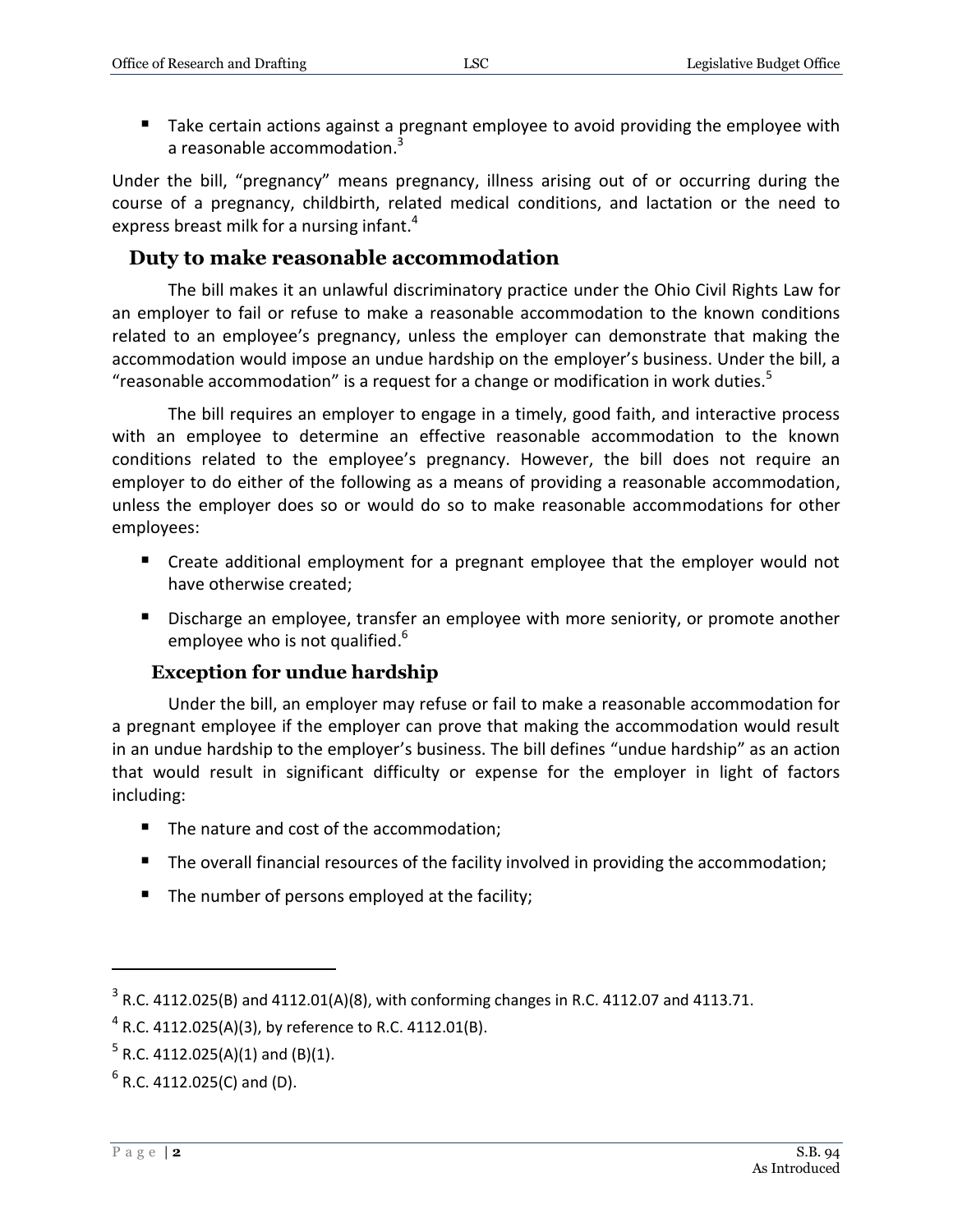- The effect on the employer's expenses or resources or the impact the reasonable accommodation would otherwise have on the facility's operations;
- The employer's overall financial resources and the overall size of the employer's business with respect to the number of its employees;
- **The employer's operation, including the composition, structure, and functions of the** employer's workforce;
- The geographic separateness, administrative, or fiscal relationship of the facility in question to the employer.<sup>7</sup>

#### **Other prohibited actions**

The bill also makes it an unlawful discriminatory practice under the Ohio Civil Rights Law for an employer to do any of the following:

- **Deny employment opportunities to an employee, on the basis of pregnancy, if the** denial is based on the employers need to make a reasonable accommodation to the known conditions related to the employee's pregnancy;
- Require an employee to take leave under any law providing for leave from employment or under the employer's leave policy if the employer can make another reasonable accommodation to the known conditions related to the employee's pregnancy;
- Take adverse action against an employee in the terms, conditions, or privileges of employment for requesting or using a reasonable accommodation to the known conditions related to the employee's pregnancy.<sup>8</sup>

#### **Remedies for an unlawful discriminatory practices**

Under continuing law, any person may file a charge with Ohio's Civil Rights Commission alleging that another person has engaged or is engaging in an unlawful discriminatory practice. In the case of charges under continuing law that allege unlawful discriminatory practices related to housing or a charge of an unlawful discriminatory practice under the bill, the charge must be in writing and under oath and must be filed with the Commission within one year after the alleged unlawful discriminatory practice was committed. The Commission may investigate the charge and may initiate further action in accordance with procedures specified in continuing law. Although the Commission must first attempt to induce compliance with the Civil Rights Law through informal methods, if, after a hearing, the Commission ultimately determines that an unlawful discriminatory practice has occurred, the Commission is required to issue a cease and desist order to remedy the situation and order any further action necessary

 $\overline{a}$ 

 $7$  R.C. 4112.025(A)(2) and (B)(1).

 $^8$  R.C. 4112.025(B).